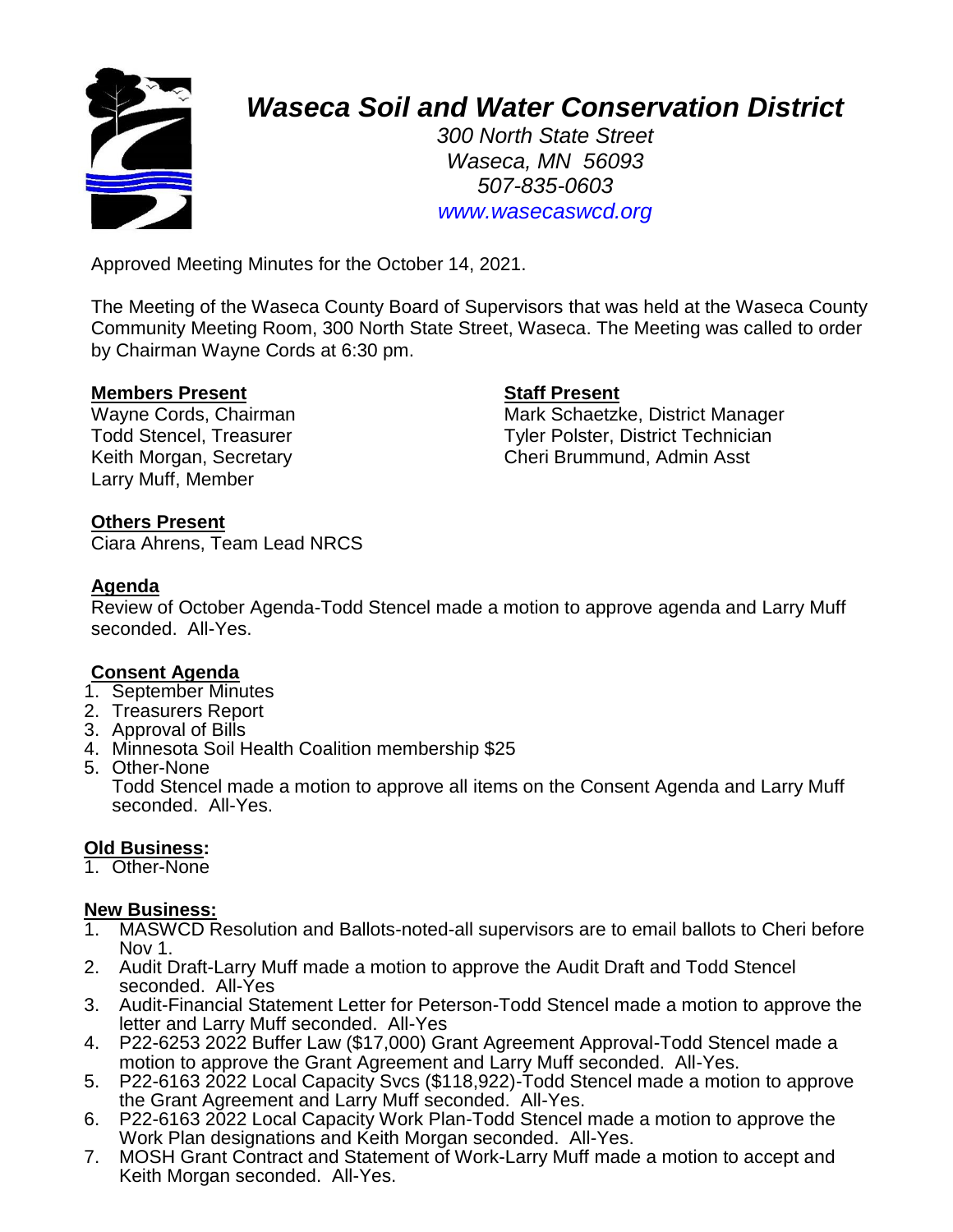- 8. Riparian Funds Cost Share #2021-4, Wayne Cords, Flat Rate 54 Ac @ \$40/A=\$2,160 Todd Stencel made a motion to approve and Keith Morgan seconded. Larry-Yes, Todd-Yes, Keith-Yes with Wayne Cords abstaining. Motion passed.
- 9. Change of November meeting date? Todd Stencel made a motion to change meeting from November 11 (Veteran's Day) to Wednesday, November 10 at 6:30 pm. Keith Morgan seconded. All-Yes
- 10. Other-Mark Schaetzke added a request to maybe attend Manager Meeting in November. Keith Morgan made a motion to approve motel & meal expenses and Todd Stencel seconded. All-Yes.

### **Supervisor/Meeting Reports:**

Larry Muff gave report on Le Sueur 1W1P Kickoff Meeting and the SCTS call in meeting he participated in.

Keith Morgan reported on the Cannon 1W1P Meeting he attended.

Todd Stencel reported on the Le Sueur 1W1P Kickoff Meeting and the participants he spoke with.

Wayne Cords reported he attended the Le Sueur 1W1P Kickoff Meeting and also the Area VI Meeting in New Ulm.

#### **Agency Reports/Commissioners:**

Ciara Ahrens mentioned that she has been getting things wrapped up with landowners on projects and that NRCS Offices were still at 25% capacity with doors still closed to public.

#### **Staff Reports:**

Cheri Brummund reported that she has been working on the Coloring Books delivered to schools with class instruction lists for teachers due to no admittance in schools yet, Website Updating and working on Newsletter, Financial Information to Auditor, and day to day duties. Tyler Polster reported on the tree order supply maybe hard to get some types in the quantities that we have in the past, due to the high harvest numbers this last spring. He also reported on the Riparian work he has been doing and attending the Le Sueur 1W1P Kickoff Meeting. Mark highlighted some items on his printed report.

### **Adjourn:**

Larry Muff made a motion to adjourn the meeting and Keith Morgan seconded. All-Yes. The meeting was adjourned at 7:30 pm by Board Chairman, Wayne Cords.

### **Next Board Meeting: Wednesday,** *November 10, 2021* **at 6:30 pm.**

#### **Upcoming events:**

October 15 GBERBA Executive Bd Mtg 12:30 October 20 GBERBA Tech Meeting – 9:30 Mankato October 22 LeSueur 1W1P Policy Meeting 10:00 Mankato (Blue Earth County) October 26-28 BWSR Academy Training Sessions 8-12 daily November 9-10 SWCD & WD Manager Meeting – Baxter MN